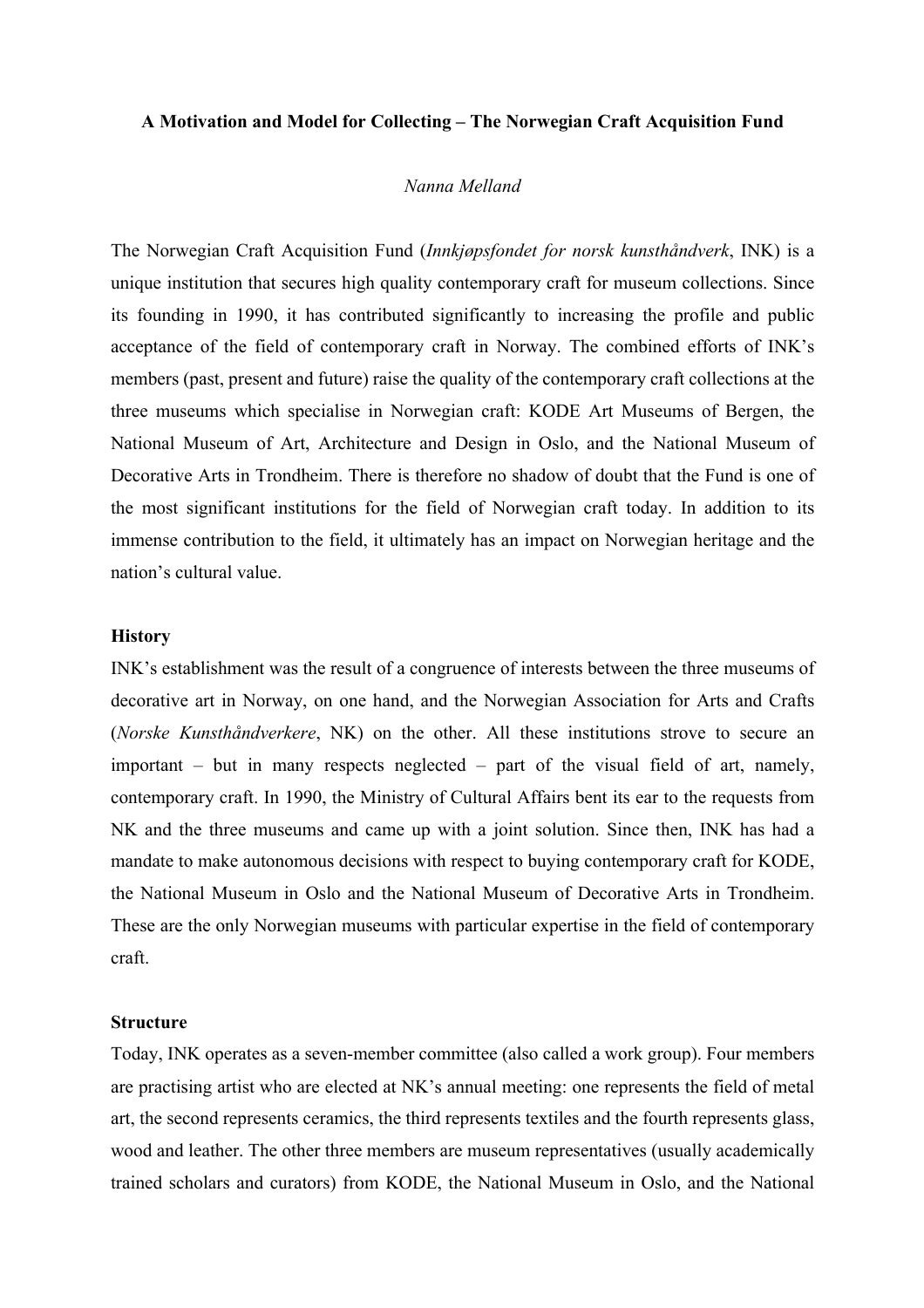Museum of Decorative Arts in Trondheim. Their involvement in the committee is a duty that comes as part of their regular professional job description.

The artists in the committee have four-year posts (very second year two new artists are appointed), and the museums representatives are members for as long as their respective employers decide – often for more than four years. The long-term posts create stability while the short-term posts create change. Based on my own three years of experience as a member of INK, I am convinced that the structure and the mix of long- and short-term posts functions well.

### **Collective competence**

The collective competence (the knowledge and skills of all the members) and the group dynamic, which necessarily includes friction between the independent artists and the museum scholars, provide a platform for healthy dialogue. This means the Fund functions as a key forum for the contemporary craft discourse. It is a meeting place for practicing craft artists and scholars which ensures the development of a balanced body of knowledge within the field. It results in members being able to discuss, evaluate and make relevant acquisitions that can complement the museum collections. The system, however, can only work properly if all the members have deep respect for each other's competencies. They must also share a common goal: to make interesting, relevant and high-quality craft acquisitions for the museum collections.

### **Exhibition schedule and visits**

In order to visit as many exhibitions as possible, it is necessary to make an exhibition schedule in advance and to be open to revising and adapting it to the constantly changing field of craft. All the members are involved in this important task. It is of great value that the artists can and do use their time and networks in the wider field of craft to investigate exhibitions and artists. Without this investment of time and effort, INK as a working group would have fewer possibilities of staying abreast of what is happening in the field, of finding out about exhibitions, visiting them and evaluating artists' works.

Each year the group visits approximately 160 exhibitions in Norway. It is unfortunately impossible to visit all the shows, but the members still do research on the ones they do not see. It is therefore very important that galleries and artists send exhibition information and photo documentation to INK's e-mail address kontakt@innkjopsfondet.no. This information is